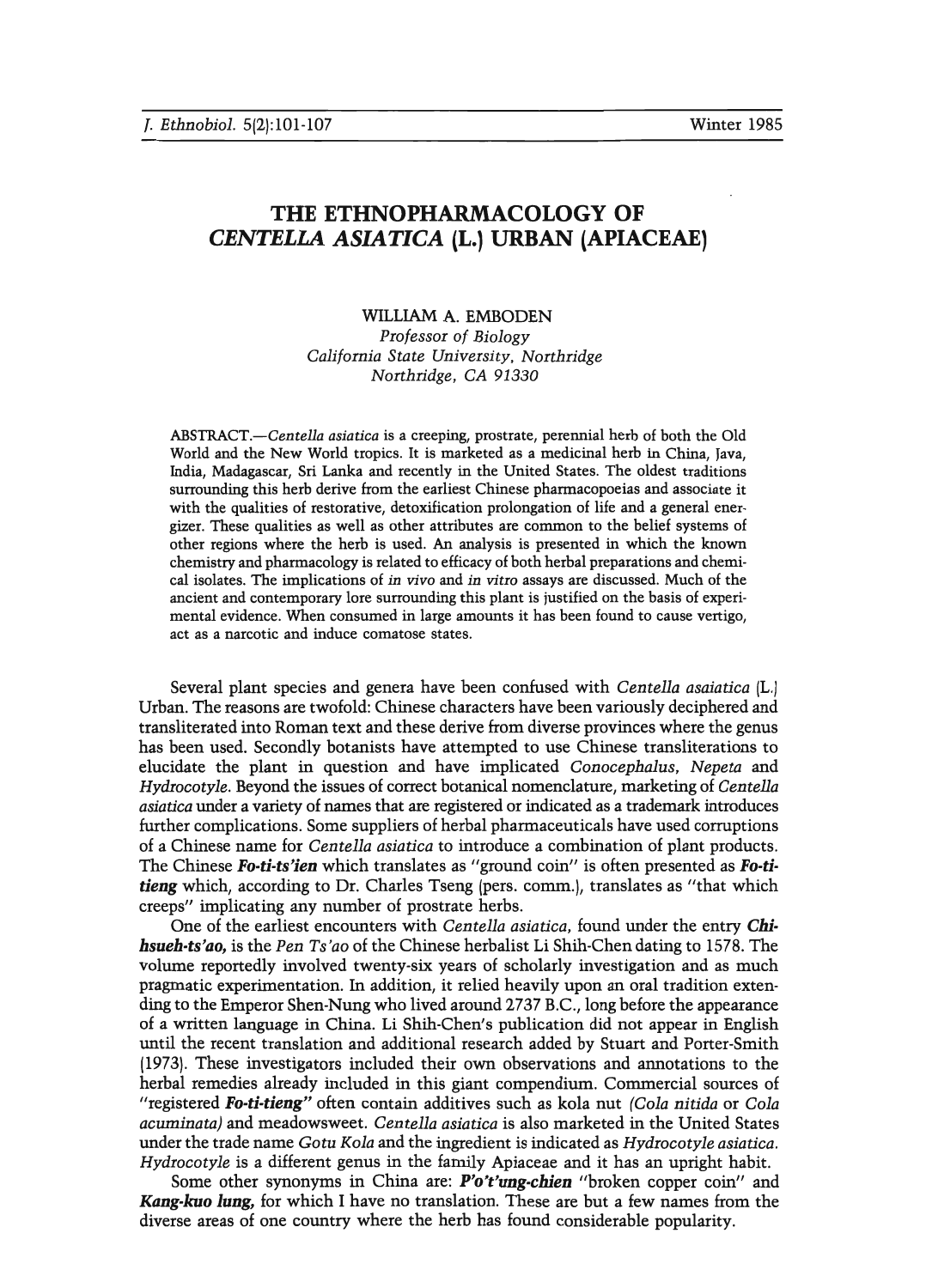There is every reason to be suspicious of many of the eight thousand prescriptions that appear in the *Pen Ts 'ao,* on the other hand, we have reason to be cautious in approaching the ever proliferating number of prescription and patent medicines that flood our drug stores and supermarkets. Many of these are the same materials sold under a variety of names. When apreparation is of herbal origin, it is unlikely that the buyer will be able to find an indication of the genera and species involved. A case in point is a popular laxative (one of America's favorite medicants) that is composed of the seed husk of *Plantago psyllium* that absorbs water, swells and releases mucilage. This simple herbal seed husk is sold under a great number of patented names and without generic or specific identification.

There is clarification needed with regard to the entry *Cbi-bsueb-ts'ao* in the Pen*ts'ao.* While this entry in a reference to *Centella asiatica,* there is also a discussion in the same place of *ti-ch'ien-ts'ao,* which is the mint *Nepeta glechoma.* A misunderstanding of Bretschneider (1850) led to the subsequent popular belief that *Chi-hsuehts'ao (Centella asiatica)*was *Nepeta Glechoma* which has no significant pharmacological action. As a result, the herb *Centella asiatica* was ignored in the West for a considerable period of time, and a serious consideration of it did not appear until the studies of Bontemps (1942). In the interim it remained a popular folk remedy in China, Ceylon, Java, India and elsewhere. As such, the entire leafy structure of the plant was eaten or an extract of the plant juices was used both externally for dermatitis, wounds and sores, and internally for a number of specific and non-specific diseases. Most commonly it was thought to be a cure for leprosy, tuberculosis, mental retardation and general debilitation of health (Table 1).

*Centella asiatica* is so inconspicuous that it is scarcely noticed unless searched out. It creeps along the ground by means of numerous stolons that establish new plants in moist soil adjacent to the progenitor forming dense mats in marshy or boggy areas. Copious stands are found in tropical areas of India, Ceylon, and parts of China. It seems to have few natural predators (excepting mealy bug) and requires no real cultivation. The leaves, about the size of a quarter when well grown, are covered with a combination of glandular and sterile hairs. The flowers are barely visible to the naked eye as are the two-parted fruits (schizocarps) that follow. The fruits are traversed with oil tubes that carry an oil with fragrance characteristic of the leaf oils. Being a member of the family *Apiaceae* (formerly *Umbelliietae)* it is related to parsley, celery, carrots and dill.

In China it was historically known as "snow plant" for reason of its cooling properties. It is also classified in Western herbal medicine as a refrigerant, that is to say a botanical agent that has cooling effects and may be used to allay fevers. More importantly the Chinese regarded the plant *Centella asiatiaca* (also known under *Chihsueh-t-ao*) as able to prevent both disease and senescence.

The term "adaptogen" is coming into prominence in the terminology of eastern Europe and especially the Soviet Union and Asia. An adaptogen (Brekhman and Daroymov, 1969) is a naturally derived compound or plant that is non-toxic, has the ability to increase resistance to stress, and is effective against some bacterial agents, viruses and toxins. Adaptogens have a normalizing effect by stabilizing blood pressure and endocrine imbalance. The question put before us is this: Is *Centella asiatica* an adaptogen? If so, what actual chemical properties does it exhibit, and what diseases is it effective against?

According to Leyel (1970) the Chinese referred to *Centella asiatica* as "elixir of life". She lists the constituents as "vellarine, having the odor and bitter persistent taste of the fresh plant, resin, some fatty aromatic body, gum, sugar, albuminous matter, salts, mostly alkaline sulphates and tannin." She indicates the action to be that of an alternative {changinga morbid state of being into one of health}, diuretic and tonic. Collectively these suggest an adaptogen or in her terms, elixir of life. It is unfortunate that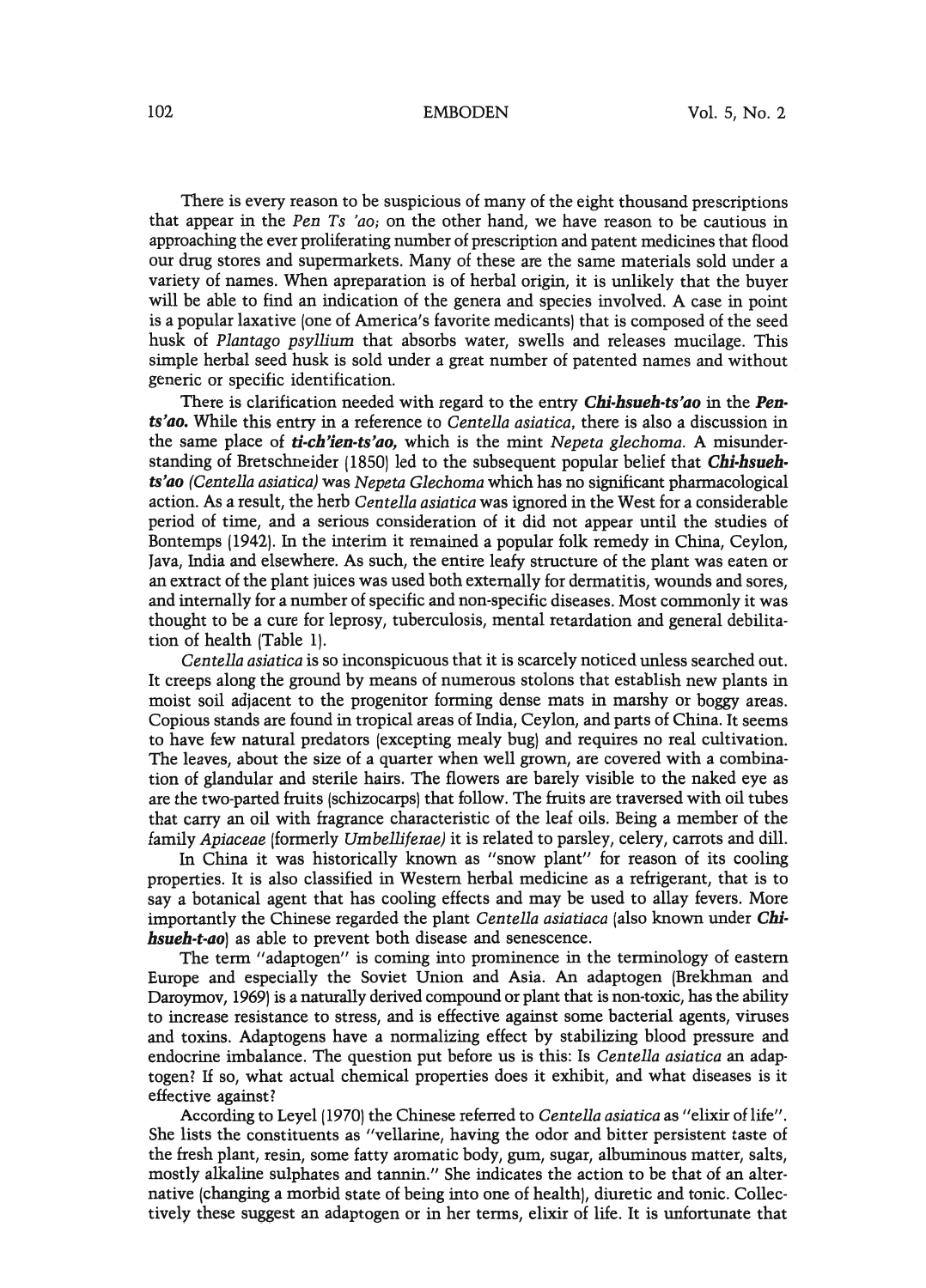she does not provide bibliographic references, for her suggestions regarding the plant as a tonic and as a narcotic in large doses are most intriguing. Accounts of longevity and virility are derived from Leyel's treatment of the herb. She asserts that the Chinese herbalist Chang-li-yun lived to the age of 256 years and married 24 times, attributing this to his having drunk an infusion of *Cetitella* every day. Likewise the Indian sage, Nanddo Narian, is alleged by Leyel to have lived to the age of 107, using the plant to ward of disease.

Leyel's account of Professor Menier of Paris discovering in the leaves an energizing property which influences the brain, as well as vitamin G, operative on the endocrine system, is most intriguing. It corresponds to the work of Jules Lepine, a biochemist who had previously described these properties from his studies of the plant.

By 1933 the French government had established an agricultural and medical experimental station in Algeria to study this herb. The English founded the Ayurvedic College of Research in Colombo, Ceylon where similar studies have been conducted. Leyel states that Dr. Menier of the Academie Scientifique in Paris reported vitamins G and X asstimulators of the endocrine system (without any specific structural formulas presented), and as detoxifiers of the body and stimulants of the central nervous system. All are alleged to generally enhance metabolism.

Oliver-Bever (1983) has classified *Centella asiatica* as a plant having a stimulant action on the autonomic nervous system. He notes also that the leaves and stems in infusion have been used in India for the treatment of leprosy and other dermal diseases (as recorded in the *Indian Pharmaceutical codex.),* while larger doses are said to have a narcotic effect.

Reports on the effects of *Centella* as a tonic or stimulant differ with habitat. This can be attributed to saponin content which is variable and is habitat dependent. The most common condition is to find asiaticoside and medacanoside present. When arabinose is present in the saponins, a less usual condition, brahmoside and brahminoside (triglycoside and tetraglycoside of brahmic acid) are formed (Appa Rao et al., 1969). These workers also found betulic acid and stigmasterol in the arabinose-containing variants. Apart from habitat dependent variation there would appear to be genetically based variation accounting for the consistency of reports within, but not between, continents.

Asiaticoside (a genin glycoside of a pentacyclic triterpenic acid) was isolated from plants of Madagascarby Bontemps (1942), but was not able to be extracted from Ceylonese plants (Bhattacharya and Lythgoe, 1949). However, the plants from Ceylon contained the related compound centelloside as well as centoic acid and centellic acid. This was subsequently confirmed by Boiteau et al., 1949, 1956, and by Oliver-Bever, 1960. Dutta and Basu (1967) identified asiatic acid, asiaticoside, mesoinosital and an oligosaccharide of centellose. Rao and Seshadri (1969) confirmed that sapogenins and flavonoids were in both the arabinose containing a variety of *Centella* and those without arabinose.

The presence of asiaticoside is significant in that it has been found to dissolve the wax capsule of *Mycobacterium leptae,* the causal agent of leprosy. Further, when asiaticoside is oxidized to oxyasiaticoside, which takes place in *vivo,* tubercle bacilli are inhibited (Boiteau et al., 1949). Studies by Appa Rao et al. (1969, 1973) on 30 mentally retarded children free from neurological disfunctions, and 43 "presumed normal" adults revealed significantly improved ability and behavior among the children after feeding the whole plant as a dietary supplement for 12 weeks. In the adult "control group" there was an increase in mean levels of serum cholesterol, blood sugar, and total protein. Among these same adults, there was a decrease in mean levels of blood urea, serum acid and phosphatase. The suggestion (not advanced by these researchers) is that this plant may be especially useful in cases of gout and perhaps in some kinds of diabetes. Reports on narcoses from the ingestion of large amounts of *Centella asiatica* are sporadic and are in need of substantiation via controlled experimentation.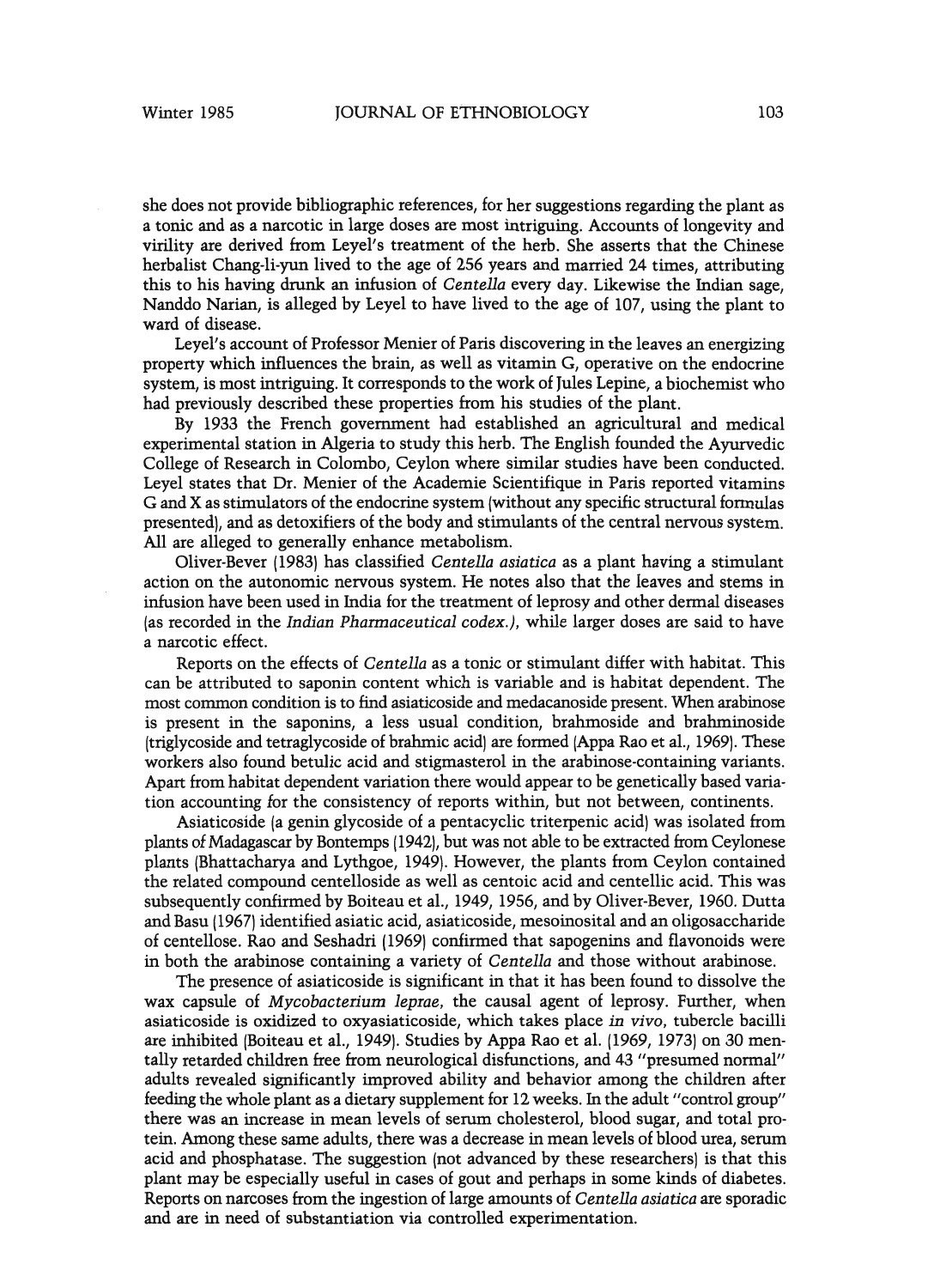Rock (1920) believed the plant to be poisonous and suggested that it not be eaten, at least not those growing in the Hawaiian Islands where it is known as "wild swamp violet" for reasons unknown. The allegations that it causes gastritis and dermal irritation seem to be unfounded as regards the the general populace.

Arnold (1968) in writing on *Poisonous Plants of Hawaii* suggests that Rock is incorrect in his assertions of "dangerously poisonous." Arnold cites de Grand Pre (1888) in suggesting the plant is a stimulant and energetic (sic) in small doses, but produces vertigo and a tendency to coma in large doses. He concludes, " ... It is obviously not especially dangerous."

Stigmasterol is an interesting isolate in that it is usually obtained from *Glycine max*imum (soybean) or *Physostigma venemosum* as starting materials for hormone synthesis. Most hormones obtained in a pure state and on a large scale must be synthesized by combining chemical and microbiological processes. Starting with a preformed steroidal nucleus is far more feasible than any attempt at total synthesis.

The finding of mesoinosital (Inositol) by Dutta and Basu (1967) is intriguing. This hydroxycyclohexane is widely distributed in both plants and animals and is a growth factor for animals and for microorganisms. As such some have considered it a vitamin and at least two patents exist covering it. The chemical is classified also as a lipotrophic agent enhancing fat metabolism (Sebrell-Harris, 1954).The previously mentioned compounds are summarized in Fig. 1.





Stigmasterol.

Inositol.



FIG. I.-Structural formulae of four compounds isolated from *Centella asiatica.*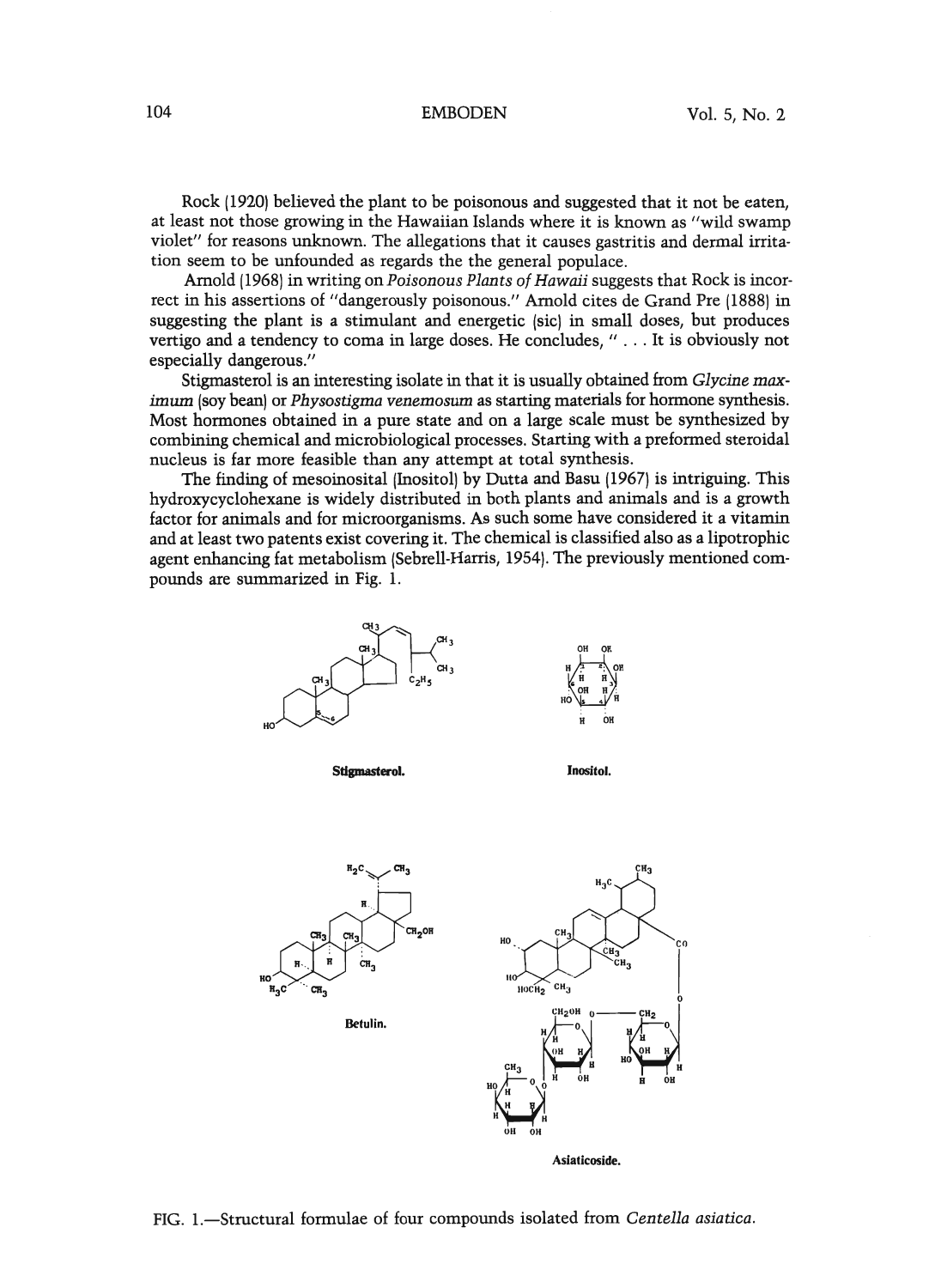Dwayne Ogzewalla, Professor of Pharmacognosy at the University of Cincinnati and his student Prakongsiri Boonkong (pers. comm. 1984) have convincing data that skin damage from podophyllin *(Podophyllum peltatum* resin) is ameliorated and healed by applications of *Centella* in a neutral cream base as a carrier. The same did not hold true when the *Centella* cream was applied to lesions caused by *Toxicodendron.* Mice fed for three months with 10% dry weight of *Centella* added to their diet showed no difference in weight or activity from the control group. This study continues and was at the time of communication hampered by the inability of the researchers to get relatively pure asiaticoside or asiatic acid.

| Region of                                                        |                                                        | Utilization or                                                                                                                          |  |
|------------------------------------------------------------------|--------------------------------------------------------|-----------------------------------------------------------------------------------------------------------------------------------------|--|
| Derivation                                                       | Author-Researcher                                      | Properties                                                                                                                              |  |
| India, Ceylon<br>& Madagascar                                    | Indian<br>Pharmaceutical<br>Codex                      | Leprosy<br>Diuretic<br>Narcotic                                                                                                         |  |
| India, Ceylon,<br>Madagascar &<br><b>Tropical West</b><br>Africa | Oliver-Bever,<br>1983                                  | <b>ANS Stimulant</b><br><b>Bitter Tonic</b><br>Analeptic                                                                                |  |
| India                                                            | Jain, 1981                                             |                                                                                                                                         |  |
| Khasi &<br>Jaintia                                               |                                                        | Dysentery<br><b>Boils</b><br>Tumors                                                                                                     |  |
| Orissa                                                           |                                                        | Cough Syrup<br>Dysentery                                                                                                                |  |
| China                                                            | (Fide Leyel, 1970)<br>Chang-li-yun<br>Narian<br>Menier | Diuretic<br>Tonic/Narcotic<br>Alternative<br>"Adaptogen"<br>"Adaptogen"<br><b>Endocrine Tonic</b><br>Vitamins G and X<br>Detoxification |  |
| India                                                            | Appa Rao et al.,<br>1973                               | Rehabilitation of Mental<br>Retardation in Children:<br>Decrease in blood urea,<br>serum acid and phosphatase                           |  |
| Hawaii                                                           | De Grand Pre, 1888                                     | Stimulant, Nerve Tonic<br>Energetic                                                                                                     |  |

TABLE *1.-Centella:* Crude *plant material.*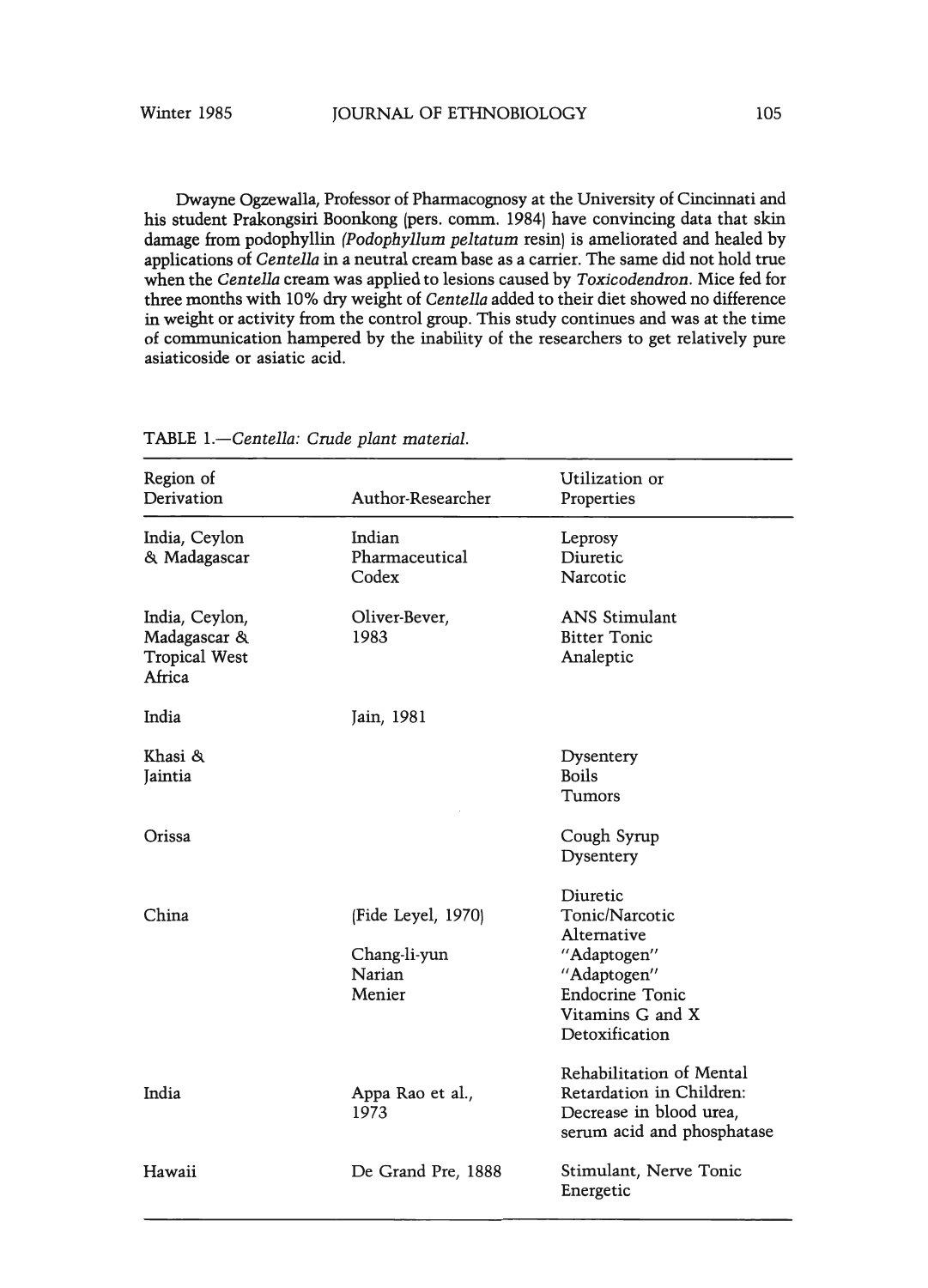In summation it may be stated that *Centella asiatica* is a plant with potential in medicine. It has been ignored in the United States and is seldom seen in cultivation. As the uses outlined in Tables 1 and 2 suggest, there are a number of known diseases for which it may be a remedy or cure and in addition it may serve as an adaptogen allaying stress and retarding or eliminating the development of diseased states.

| Regional<br>Source    | Researcher(s)                   | Isolate(s)                                                                                                 | Uses                                                                       |
|-----------------------|---------------------------------|------------------------------------------------------------------------------------------------------------|----------------------------------------------------------------------------|
| Madagascar            | Bontemps, 1942                  | Asiaticoside<br>(Madecassol)                                                                               | Anti-Leprosy Drug<br>(Mycobacterium<br>leprae capsule<br>dissolved)        |
| Madagascar            | Boiteau et al.,<br>1949         | Oxyasiaticoside                                                                                            | Tubercule Bacilli<br>Inhibited in vivo                                     |
| Sri Lanka<br>(Ceylon) | Bhattacharya &<br>Lythgoe, 1949 | Centelloside<br>Centoic acid<br>Centellic acid<br>(Asiaticoside<br>absent)                                 | Not indicated, but<br>Centelloside is<br>related to<br>Asiaticoside        |
| India                 | Appa Rao et al.,<br>1969        | Arabinose<br>Brahmic acid<br>Brahmoside<br>Brahminoside<br>Isobrahmic acid<br>Betulic acid<br>Stigmasterol | Ascites and<br>Rheumatism<br>Hormonal Nucleus                              |
| India                 | Dutta and Basu,<br>1967         | Asiatic acid<br>Asiaticoside<br>Centellose<br>Medacanoside<br>Mesoinosital<br>(Inosital)                   | Growth Factor<br>Lipotrophic Agent                                         |
| India                 | Rao and Seshadri,<br>1969       | Flavonoids<br>Sapogenins                                                                                   | Chemical<br>Confirmation:<br>Presence of these in<br>all chemical variants |

TABLE *2.-Effects of isolates of Centella Asiatica (L.) Utb.*